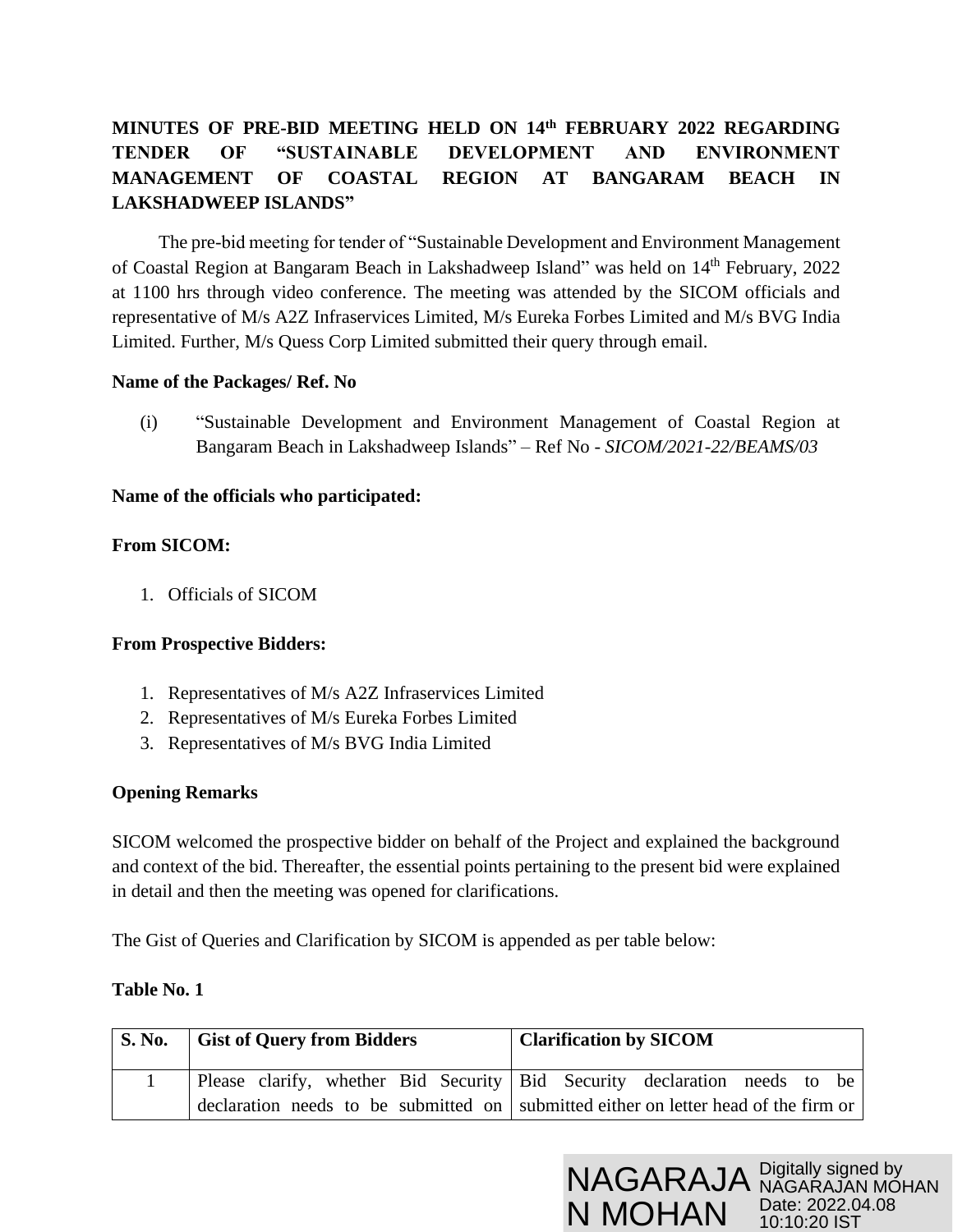|                | plain paper or 100 Rs. stamp paper and<br>no need to submission of any BG.                                                                                                                                                                                                                                                                                 | 100 Rs stamp paper and no need for<br>submission of any BG.                                                                                                                                                                                                                                                                              |  |
|----------------|------------------------------------------------------------------------------------------------------------------------------------------------------------------------------------------------------------------------------------------------------------------------------------------------------------------------------------------------------------|------------------------------------------------------------------------------------------------------------------------------------------------------------------------------------------------------------------------------------------------------------------------------------------------------------------------------------------|--|
| $\overline{2}$ | Clarification required about release of<br>50% retention payment post installation<br>& commissioning of infrastructure i.e.<br>after 6 months rather waiting for<br>completion of the works i.e. 18 months.                                                                                                                                               | 50% Retention money will be released after<br>installation & commissioning<br>of<br>all<br>infrastructure facilities.                                                                                                                                                                                                                    |  |
| 3              | Submission of design and drawing<br>should be within 21 days from the date of<br>approval of layout drawing                                                                                                                                                                                                                                                | of<br>Submission<br>design<br>drawings<br>is<br>independent of layout drawing approval so<br>there is no deviation required.                                                                                                                                                                                                             |  |
| $\overline{4}$ | Provision of First-Aid Kit, Portable<br>Oxygen cylinder is missing in tender.<br>Wheel chair and fire extinguisher cost to<br>be added to the SOQ                                                                                                                                                                                                          | There is no need for First Aid Station as<br>Bangaram beach have an existing first aid<br>station facility. Wheelchair is not required as<br>beach has<br>been<br>provided with<br>the<br>Amphibious wheelchair. Fire Extinguishers<br>is a mandatory item for OHSAS 18001<br>certified company to have it. Hence no<br>change required. |  |
| 5              | As per SOQ A, (page 66) BF Information<br>Display Hoarding Board (Unipole)<br>Design made of Stainless Steel (SS316)<br>Whereas as per Project resource specs,<br>Clause1.29 (page 152), BF Information<br>Display Hoarding Board (Unipole)<br>Design made of Stainless Steel (SS304).<br>Please clarify, Beach Information Board<br>material requirement. | BF Information Display Hoarding Board<br>(Unipole) Design, to be made of Stainless<br>Steel SS304.<br><b>Please refer Amendment No. 7</b>                                                                                                                                                                                                |  |
| 6              | As per SOQ A, (page 67) Beach Map<br>Display Hoarding Board (Unipole)<br>Design made of Stainless Steel (SS316)<br>Whereas as per Project resource specs,<br>Clause1.30 page 153), Beach Map<br>Hoarding Board (Unipole)<br>Display<br>Design made of Stainless Steel (SS304).<br>Please clarify material requirement.                                     | Beach<br>Map<br>Display<br>Hoarding<br>Board<br>(Unipole) Design, to be made of Stainless<br>Steel SS304.<br><b>Please refer Amendment No. 7</b>                                                                                                                                                                                         |  |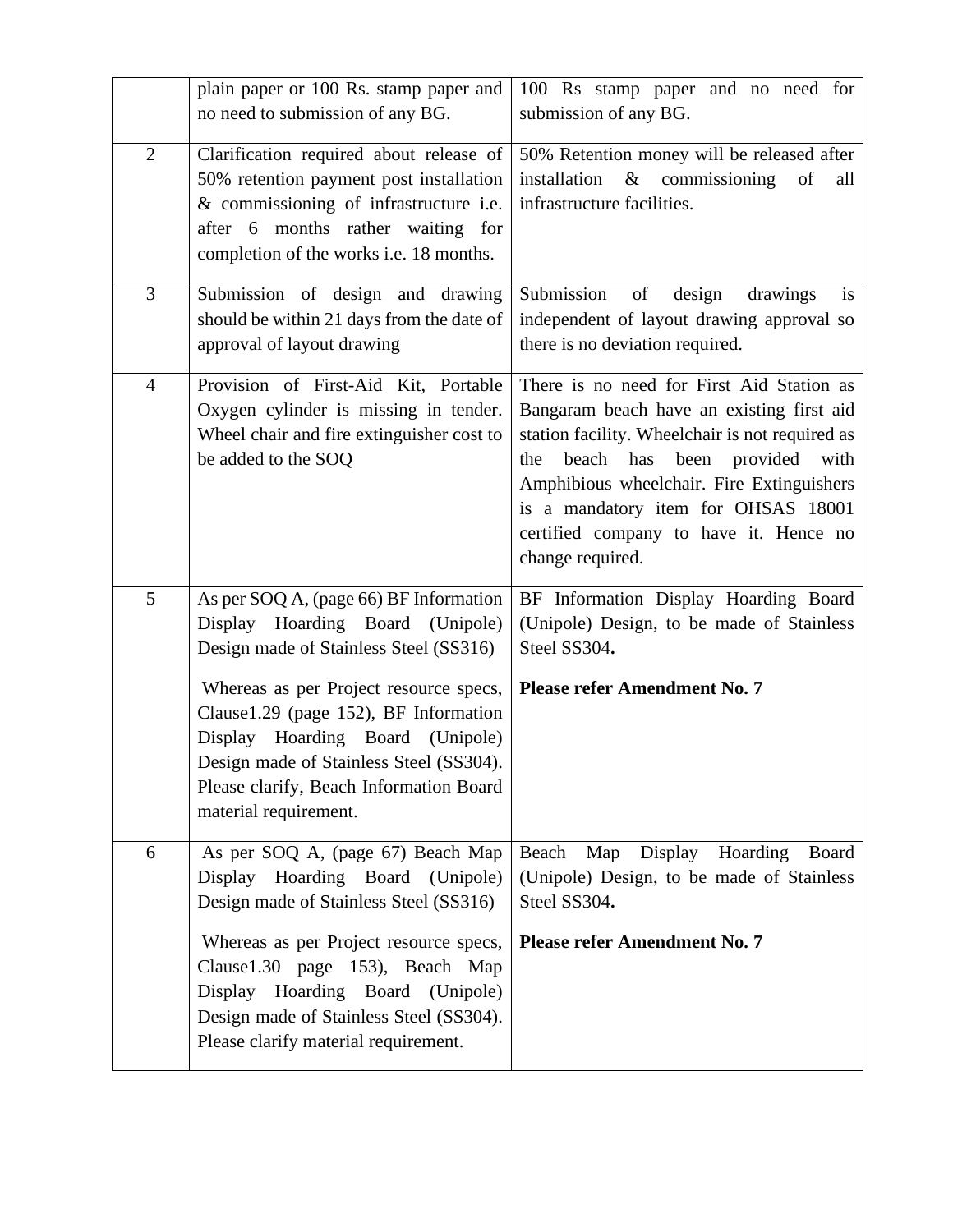| $\overline{7}$ | The deployment of additional manpower<br>installing<br>be<br>after<br>will<br>and<br>commissioning<br>of<br>infrastructure<br>facilities. The timeline for installing and<br>commissioning of infrastructure facilities<br>have been given as 6 months.<br>We suggest that increased manpower<br>should be provided from the date of<br>installation instead of waiting for 6<br>months                                                                                                                                                                                                                                                                                   | No change.                                                                                                                                                                         |
|----------------|---------------------------------------------------------------------------------------------------------------------------------------------------------------------------------------------------------------------------------------------------------------------------------------------------------------------------------------------------------------------------------------------------------------------------------------------------------------------------------------------------------------------------------------------------------------------------------------------------------------------------------------------------------------------------|------------------------------------------------------------------------------------------------------------------------------------------------------------------------------------|
| 8              | In manpower requirement, only two<br>Security Guards are<br>specified but<br>considering the three shifts, this needs to<br>be increased to three.                                                                                                                                                                                                                                                                                                                                                                                                                                                                                                                        | No change.                                                                                                                                                                         |
| 9              | In view of covid protocol, Sanitizer<br>should be added in material requirement                                                                                                                                                                                                                                                                                                                                                                                                                                                                                                                                                                                           | The bidder may ensure that Sanitizer may be<br>available at site                                                                                                                   |
| 10             | Provision of Electrical Supply & Raw<br>water with terms and Battery limits of<br>supply for running of Infrastructure<br>facilities is not specified in tender, please<br>specify.                                                                                                                                                                                                                                                                                                                                                                                                                                                                                       | The electricity $\&$ water supply may be<br>facilitated by State Government and the cost<br>will be borne by the contractor till the<br>installation of infrastructure facilities. |
| 11             | The beach is totally uninhibited. There is<br>only one resort at the beach which is<br>extremely expensive. Apart from this<br>resort, there is no accommodation at the<br>beach and people have to travel from<br>Agatti through sea every day. Thus, there<br>is no place for rental accommodation for<br>staff at Bangaram Beach. Kindly clarify<br>whether any Government infrastructure/<br>facility<br>shall<br>be provided to<br>the<br>successful bidder at the beach, if so<br>whether it will be free or chargeable?<br>Also whether any arrangement for daily<br>travel from Agatti to Bangaram shall be<br>provided (free of charge or at cost) for<br>staff. | The successful bidder may have to make their<br>own arrangements.                                                                                                                  |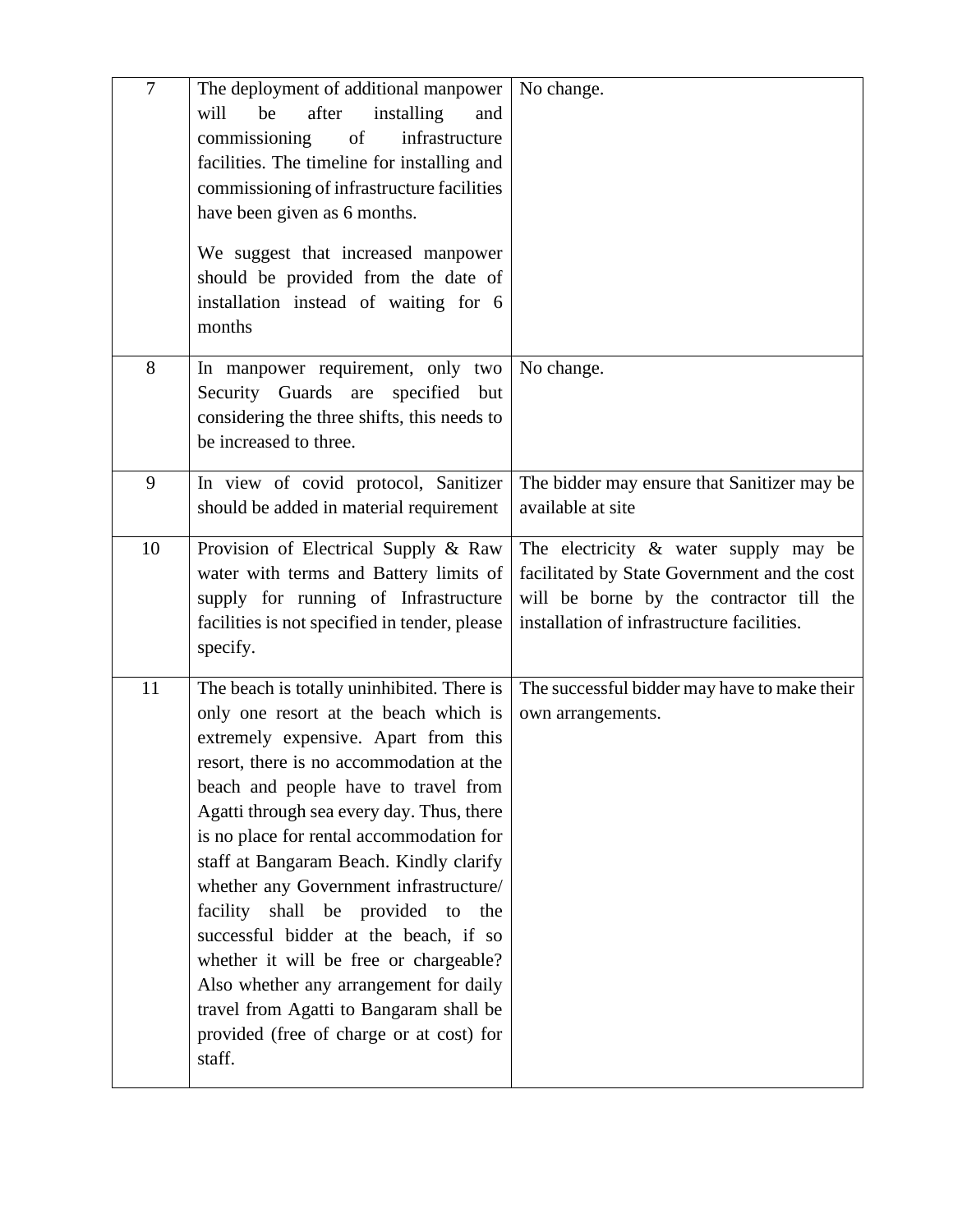| 12 | Daily commuting for staff is very time<br>consuming and difficult from Agatti to                                                                                                                                                                                                                                                                                                                                                                                                                                        | The successful bidder may have to make their<br>own arrangements.                                                                                                                                                                                                                                                                                      |  |
|----|-------------------------------------------------------------------------------------------------------------------------------------------------------------------------------------------------------------------------------------------------------------------------------------------------------------------------------------------------------------------------------------------------------------------------------------------------------------------------------------------------------------------------|--------------------------------------------------------------------------------------------------------------------------------------------------------------------------------------------------------------------------------------------------------------------------------------------------------------------------------------------------------|--|
|    | Bangaram, especially during rough<br>weather. Hence, if no facility as<br>requested in Para 4a above is provided,<br>successful bidder shall need permission<br>to make some arrangement for staff to<br>stay at the beach for which land shall be<br>required. Kindly clarify. Also, clarity is<br>needed for electricity<br>and<br>water<br>arrangement for the staff.                                                                                                                                                | The bidder may plan a small shelter<br>accommodation near infrastructure facilities<br>offices<br>for<br>such<br>site<br>the<br>staff<br>as<br>accommodation. Water supply & electricity<br>connection for such temporary sheds on a<br>chargeable basis may be requested through<br>the State Government.<br>However, Lakshdweep administration would |  |
|    |                                                                                                                                                                                                                                                                                                                                                                                                                                                                                                                         | be requested to facilitate / help the contractor<br>for necessary arrangements.                                                                                                                                                                                                                                                                        |  |
| 13 | During<br>successful<br>monsoon<br>season<br>bidder may also need to store food and<br>vegetables for staff staying at Bangaram<br>for which deep freezer shall also be<br>required to be installed. Please confirm<br>that electricity will be provided for the<br>same.                                                                                                                                                                                                                                               | Please refer S. No 12 above.                                                                                                                                                                                                                                                                                                                           |  |
| 14 | There are no jetty arrangements at<br>Bangaram for unloading of large<br>infrastructure items; hence<br>there is<br>substantial risk in unloading. Whether<br>any Government<br>shall<br>support<br>be<br>available for the same?                                                                                                                                                                                                                                                                                       | The<br>bidder<br>has<br>make<br>their<br>to<br>own<br>arrangements                                                                                                                                                                                                                                                                                     |  |
| 15 | transporting of infrastructure<br>For<br>facilities<br>all<br>to<br>Bangaram,<br>items<br>including civil foundation material shall<br>be required to be packed which is both<br>time consuming and entails additional<br>facilities<br>Moreover,<br>for<br>cost.<br>transportation from Mangalore/Kochi are<br>very frequent; plus<br>additional<br>not<br>unloading/loading will be required at<br>Agatti. Hence, this additional time is<br>required to be considered for increasing<br>completion time by 2 months. | No change in the timelines.                                                                                                                                                                                                                                                                                                                            |  |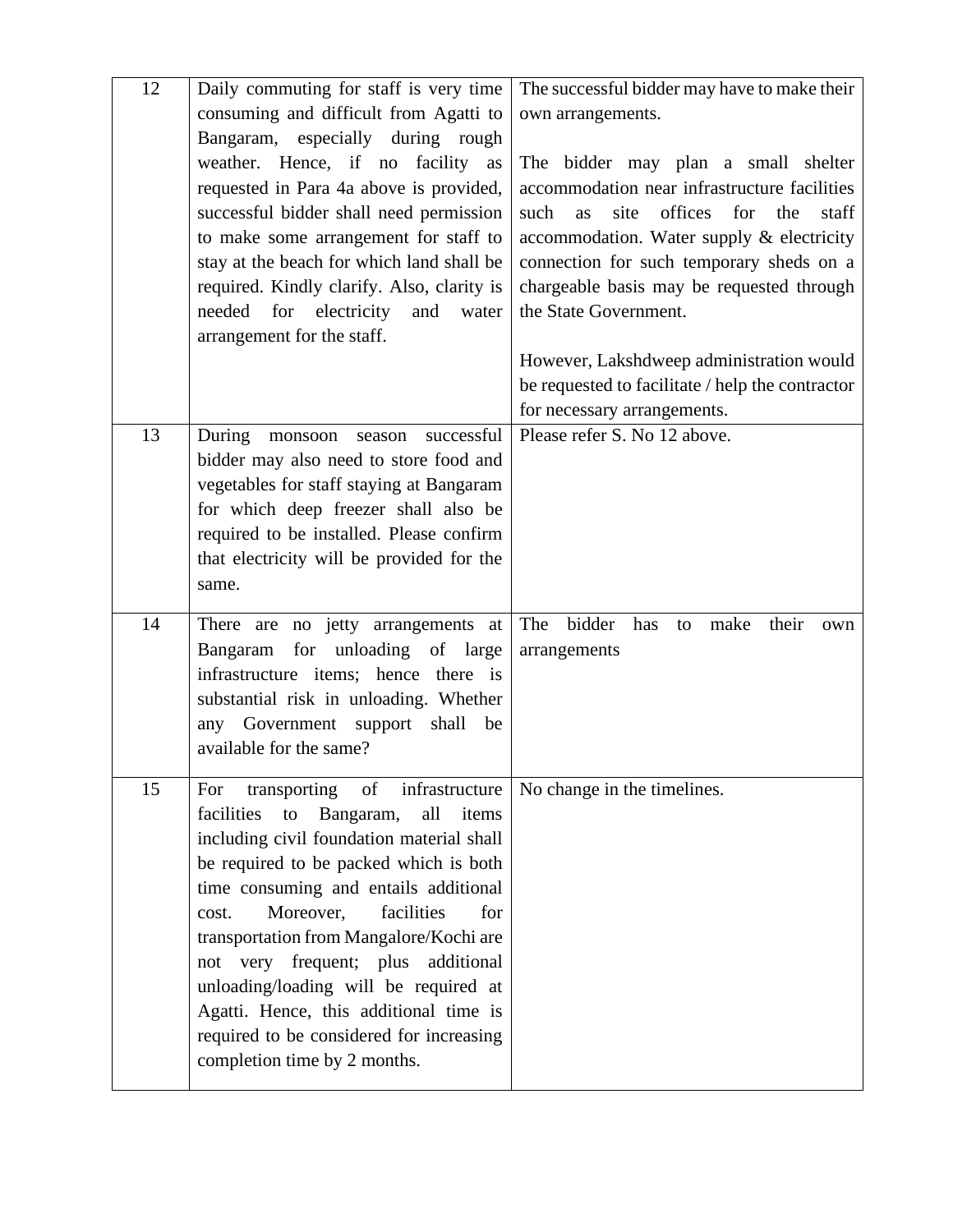| 16 | In the beginning, till the successful<br>able<br>bidder<br>is<br>make<br>to<br>proper<br>arrangements, the successful bidder shall<br>need at least two rooms at the Bangaram     | The bidder<br>has<br>make<br>their<br>to<br>own<br>arrangements                                                                            |
|----|-----------------------------------------------------------------------------------------------------------------------------------------------------------------------------------|--------------------------------------------------------------------------------------------------------------------------------------------|
|    | resort for 15 days, at subsidised rates.<br>Kindly advise.                                                                                                                        |                                                                                                                                            |
| 17 | For infrastructure work, I&C staff and<br>also for bamboo work which shall be<br>done at site, please let us know the<br>Government guidelines for the staff to<br>stay at Beach. | Kindly refer to para 11 $&12$ above for<br>temporary works and stay arrangements.                                                          |
| 18 | Please advise the source of inlet water for<br>water vending machine and<br>toilet<br>blocks/shower.                                                                              | The water supply shall be made available by<br>the local administration from their water<br>softening plant source available at the beach. |
| 19 | Need Clarification on wages we have to<br>consider State or central, please clarify.                                                                                              | The bidder has to consider Central OR<br>State/UT, whichever is higher<br>as<br>per<br>Payment of Wages Act, 1948.                         |
| 20 | We request you to please increase the<br>time period at Bangaram beach by two<br>months                                                                                           | No change in the timelines.                                                                                                                |

Based on the above, the amendment to bid document is attached at **Annexure – I.**

The meeting was closed with vote of thanks.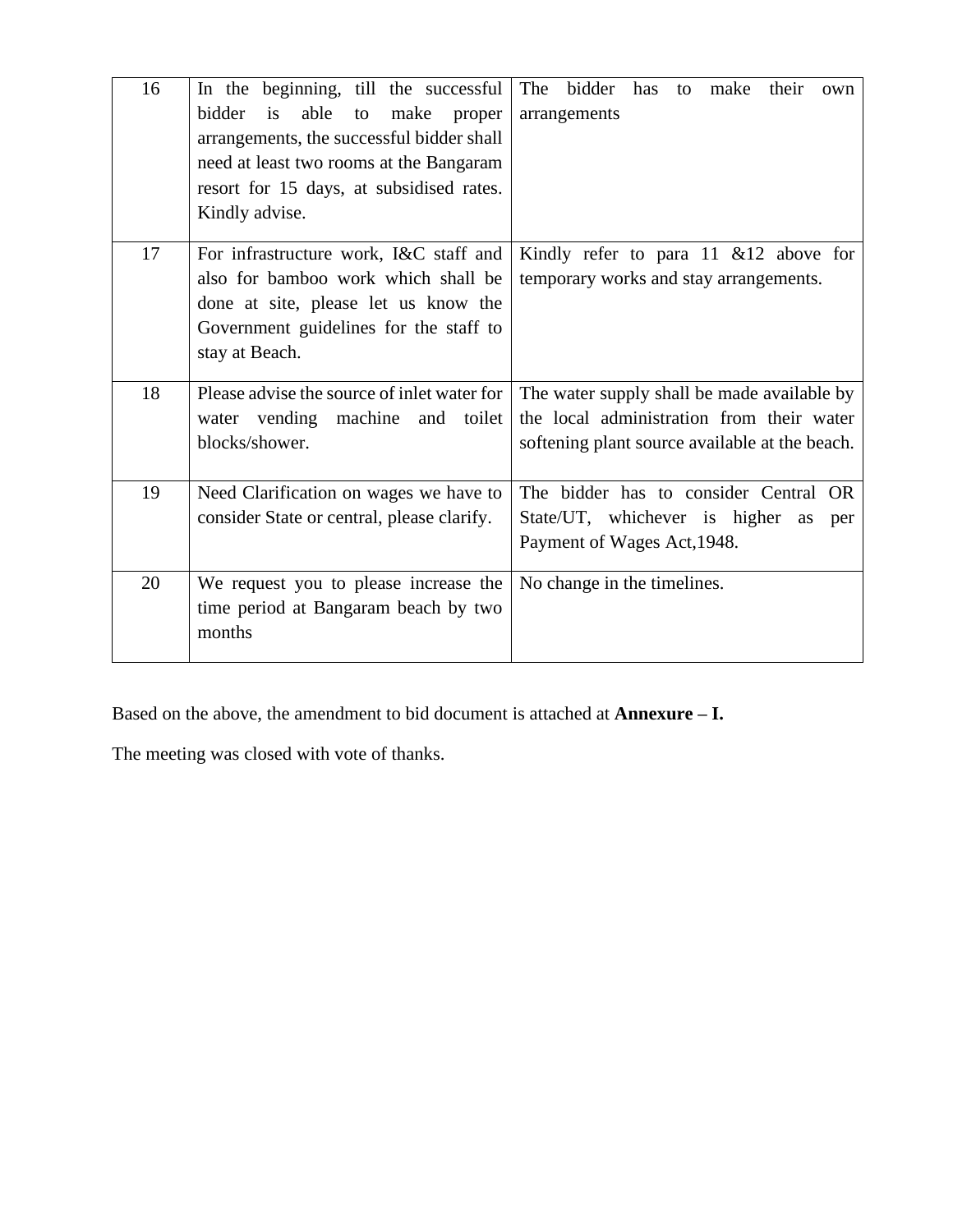**Amendment No. 7 to Bid document** –

## **"SUSTAINABLE DEVELOPMENT AND ENVIRONMENT MANAGEMENT OF COASTAL REGION AT BANGARAM BEACH IN LAKSHADWEEP ISLANDS"**

| S. No.         | Reference / Clause No. /                                    | <b>Existing clause</b>                                                                                                  | To be read as                                                                                                                         |
|----------------|-------------------------------------------------------------|-------------------------------------------------------------------------------------------------------------------------|---------------------------------------------------------------------------------------------------------------------------------------|
|                | page No.                                                    |                                                                                                                         |                                                                                                                                       |
| $\mathbf{1}$   | Page 4                                                      | <b>NIT</b><br>No.<br>SICOM/2021-<br>22/BEAMS/03<br>Issued<br>on:<br>11.01.2021                                          | <b>NIT</b><br>No.<br>SICOM/2021-<br>22/BEAMS/03 Issued<br>on: 11.01.2022                                                              |
| $\overline{2}$ | Para 5 / Page 162 (Lifeguard)                               | Total Man days required is<br>90/93 days per month                                                                      | Total<br>Man<br>days<br>required is $120/124$<br>days per month                                                                       |
| 3              | SOQ A, Sl. No. 10 (page 66)                                 | Information<br><b>BF</b><br>Display<br>Hoarding Board<br>(Unipole)<br>Design made of Stainless<br>Steel (SS316)         | $\rm{BF}$<br>Information<br>Display<br>Hoarding<br>Board<br>(Unipole)<br>Design<br>made<br>of<br><b>Stainless</b><br>Steel<br>(SS304) |
| $\overline{4}$ | SOQ A, Sl. No. 11 (page 67)                                 | <b>Beach Map Display Hoarding</b><br>Board<br>(Unipole)<br>Design<br>of<br><b>Stainless</b><br>made<br>Steel<br>(SS316) | Beach Map Display<br>Hoarding<br>Board<br>(Unipole)<br>Design<br>made of Stainless Steel<br>(SS304)                                   |
| 5              | Layout drawings of Male<br>Toilet Block & Changing<br>rooms | $\overline{a}$                                                                                                          | The Layout drawings<br>of Male Toilet Block &<br>Changing rooms are<br>attached at Annexure -<br>$\mathbf H$                          |
| 6              | Period of Availability of<br><b>Bidding Document</b>        | From $-11$ th January 2022<br>$To - 18th$ April 2022 upto<br>1700 Hrs.                                                  | From $-11$ th January<br>2022<br>To $-21st$ April 2022<br>upto 1700 Hrs.                                                              |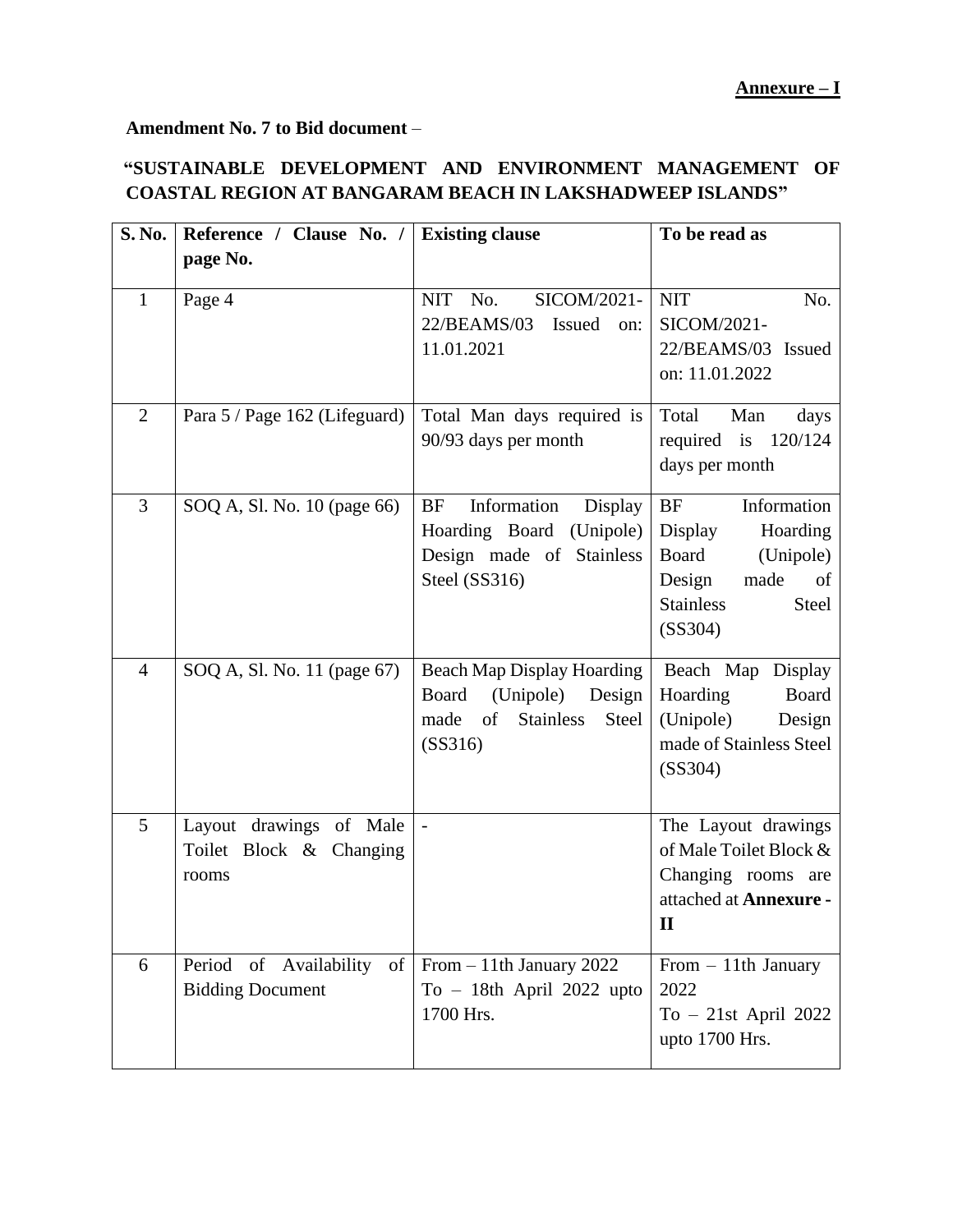|   |                       | Last Date and Time for 19th April 2022 by 1500 Hrs. 22nd April 2022 by          |           |
|---|-----------------------|---------------------------------------------------------------------------------|-----------|
|   | Submission of Bids    |                                                                                 | 1500 Hrs. |
|   |                       |                                                                                 |           |
| 8 |                       | Time and Date of Opening of   19th April 2022 at 1530 Hrs.   22nd April 2022 at |           |
|   | <b>Technical Bids</b> |                                                                                 | 1530 Hrs. |
|   |                       |                                                                                 |           |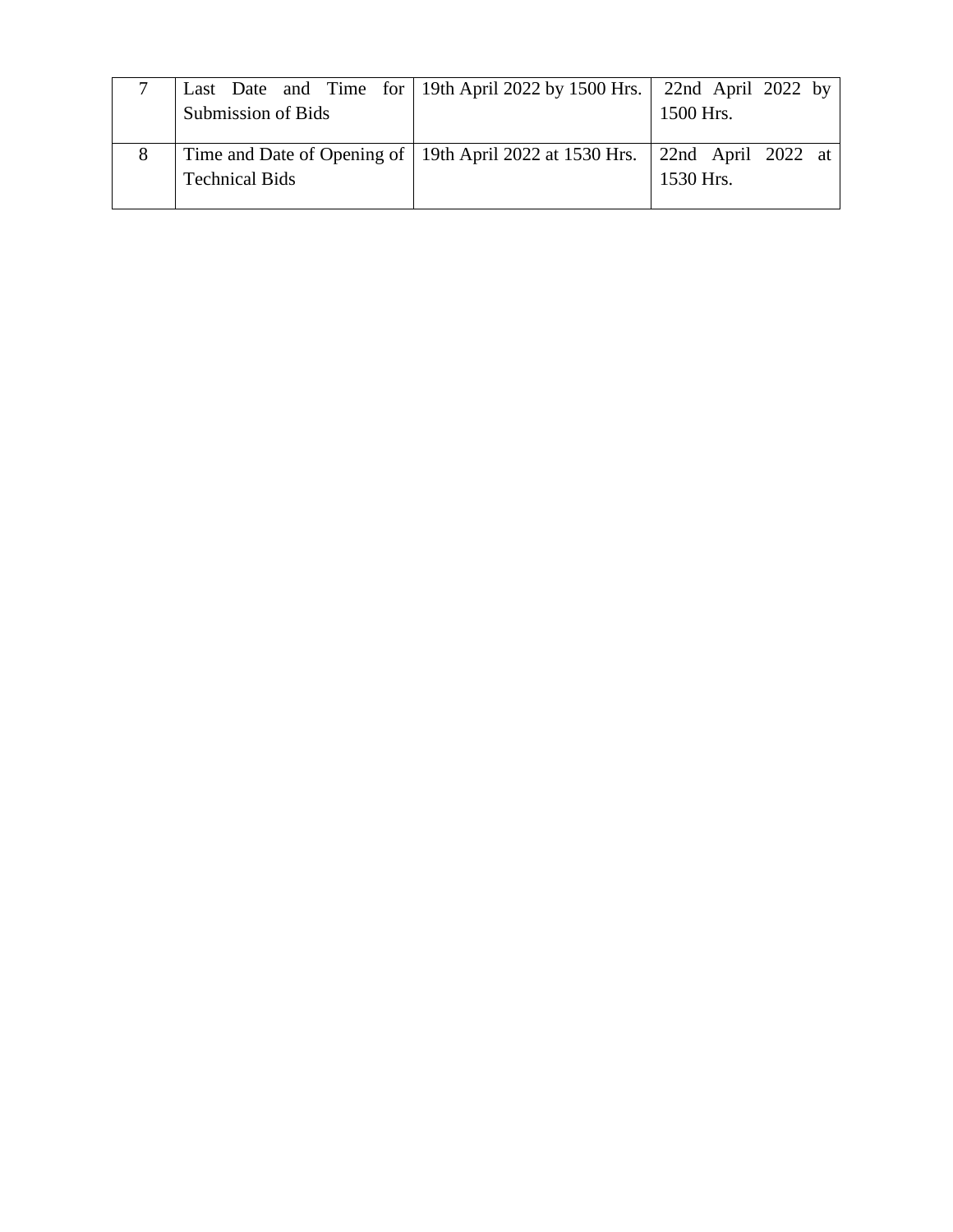



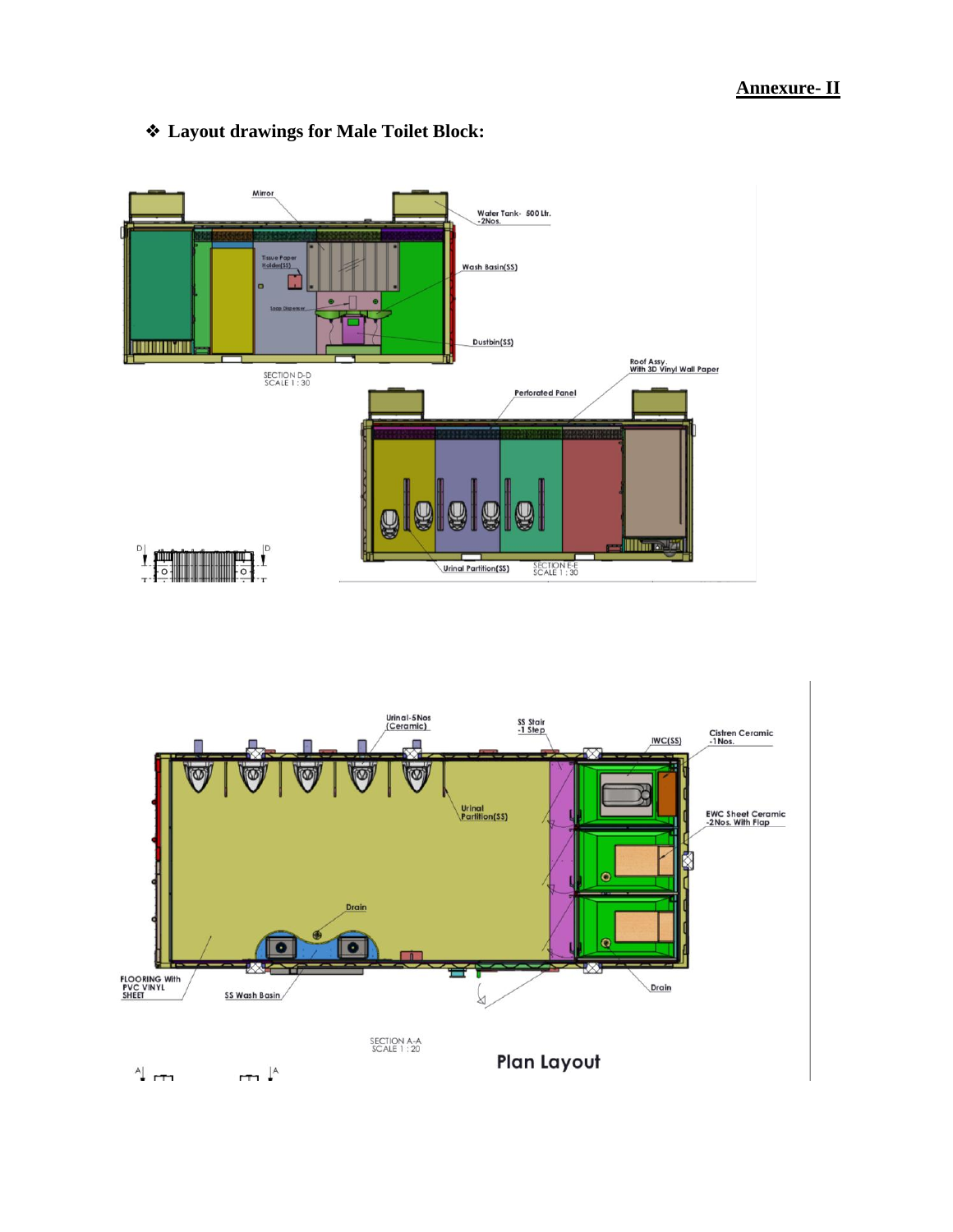## ❖ **Layout drawings for Changing Room/Shower Panels:**



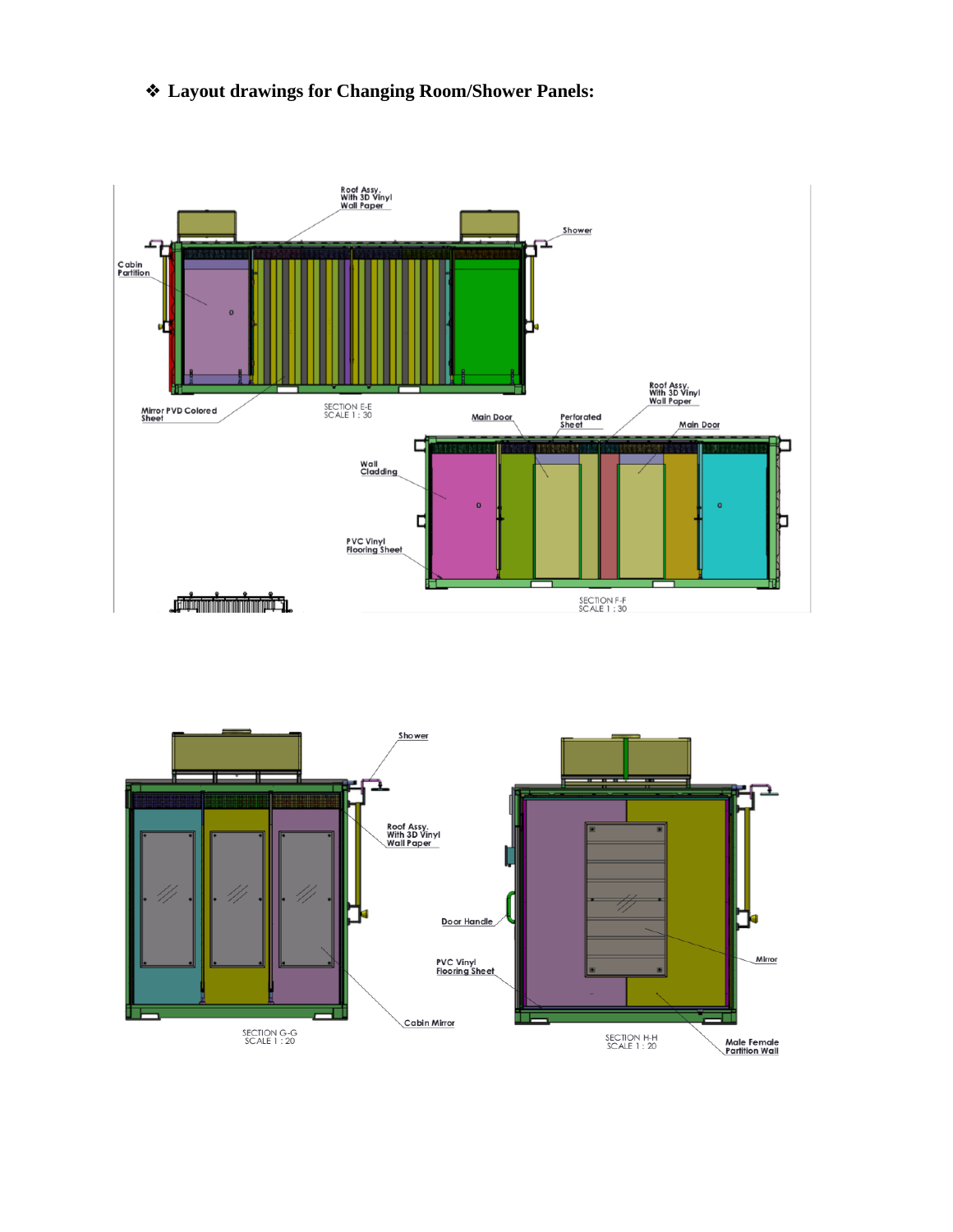